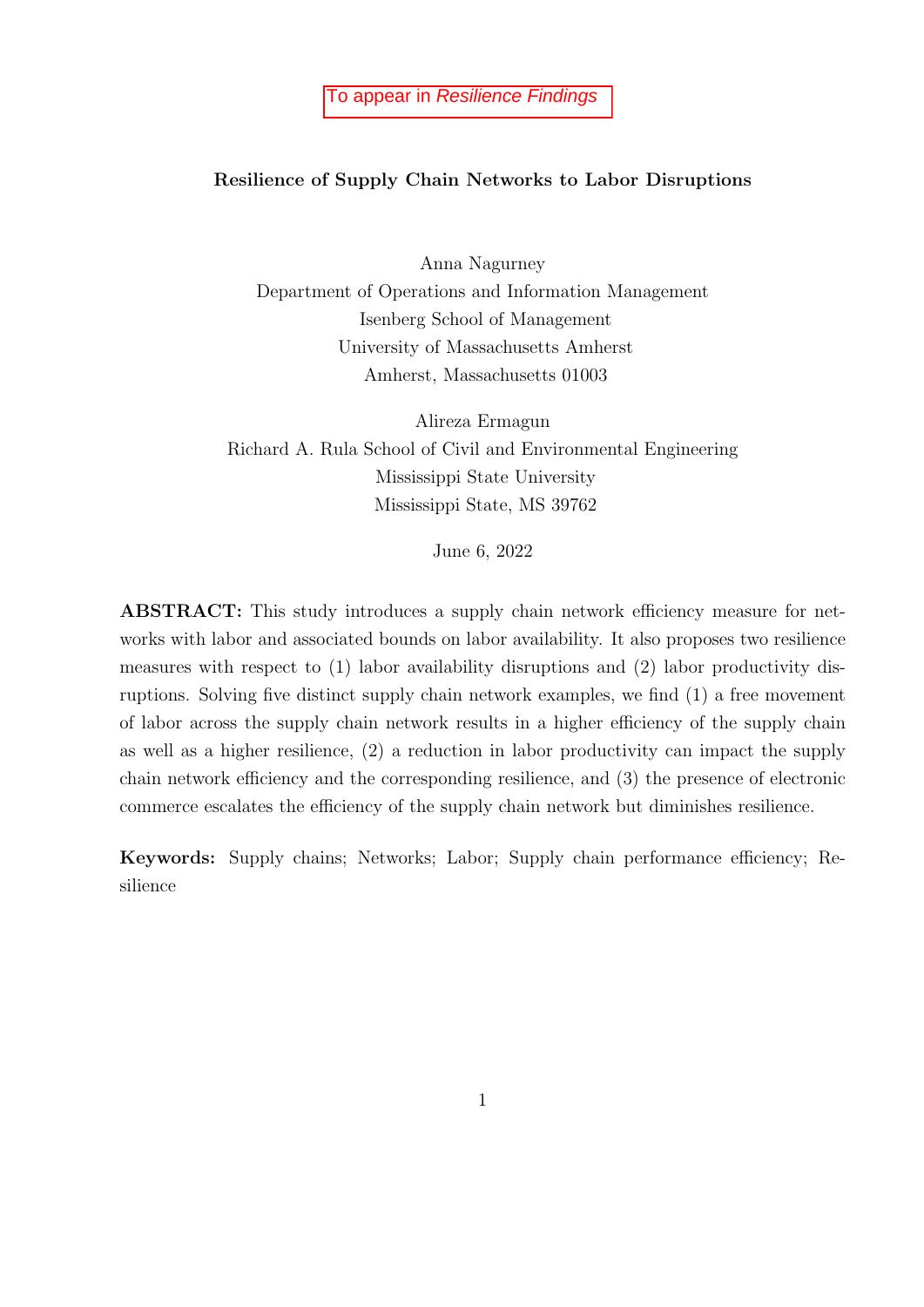## 1 QUESTIONS

The COVID-19 pandemic has demonstrated the importance of labor to supply chain network economic activities from production and transportation to storage and the ultimate distribution of products to the demand markets. With workers getting ill from the coronavirus and many sadly perishing from the disease, the negative impacts of higher product prices and unfulfilled demand became all too common in economic sectors such as the food sector, the household product sector, lumber supplies, as well as high tech and healthcare (Helper and Soltas 2021; Nagurney 2022). The recognition that labor is a critical resource in supply chains and that disruptions to labor can have unforeseen global consequences has led to the development of both optimization and game theory supply chain network models with the inclusion of labor needed for supply chain activities and with the productivity of labor incorporated, along with relevant constraints as to the availability of labor (Nagurney 2021a; Nagurney 2021b; Nagurney 2022).

In parallel, the theme of resilience of supply chains has resonated in the pandemic. Supply chain resilience, with seminal contributions (e.g., Kleindorfer and Saad (2005); Wagner and Bode (2006); Nagurney (2006); Tang (2006); Tang and Tomlin (2008); Nagurney and Qiang (2009); Nagurney et al. (2013); Sheffi (2015)) has garnered renewed interest from both academics and practitioners (Ivanov and Das 2020; Ivanov and Dolgui 2020; Sodhi and Tang 2021; Ozdemir et al. 2022; Ramakrishnan 2022). This is in part due to (1) Russia's war against Ukraine (Zaliska et al. 2022), (2) climate change and the increasing number of natural disasters, and (3) the number of people affected by them (Nagurney 2021c; Novoszel and Wakolbinger 2022). This necessitates having a tool that can quantify the resilience of a supply chain network to labor disruptions.

This study builds on the earlier contributions of Nagurney and Qiang (2009) in quantifying the efficiency of critical infrastructure networks as well as those of Qiang, Nagurney, and Dong (2009) and Li and Nagurney (2017) in assessing the performance of supply chain networks specifically. The framework constructed here, however, allows one to quantify the resilience of a supply chain network subject to the reduction of labor availability (capacities) or under a reduction in labor productivity. The former situation can arise, for example, as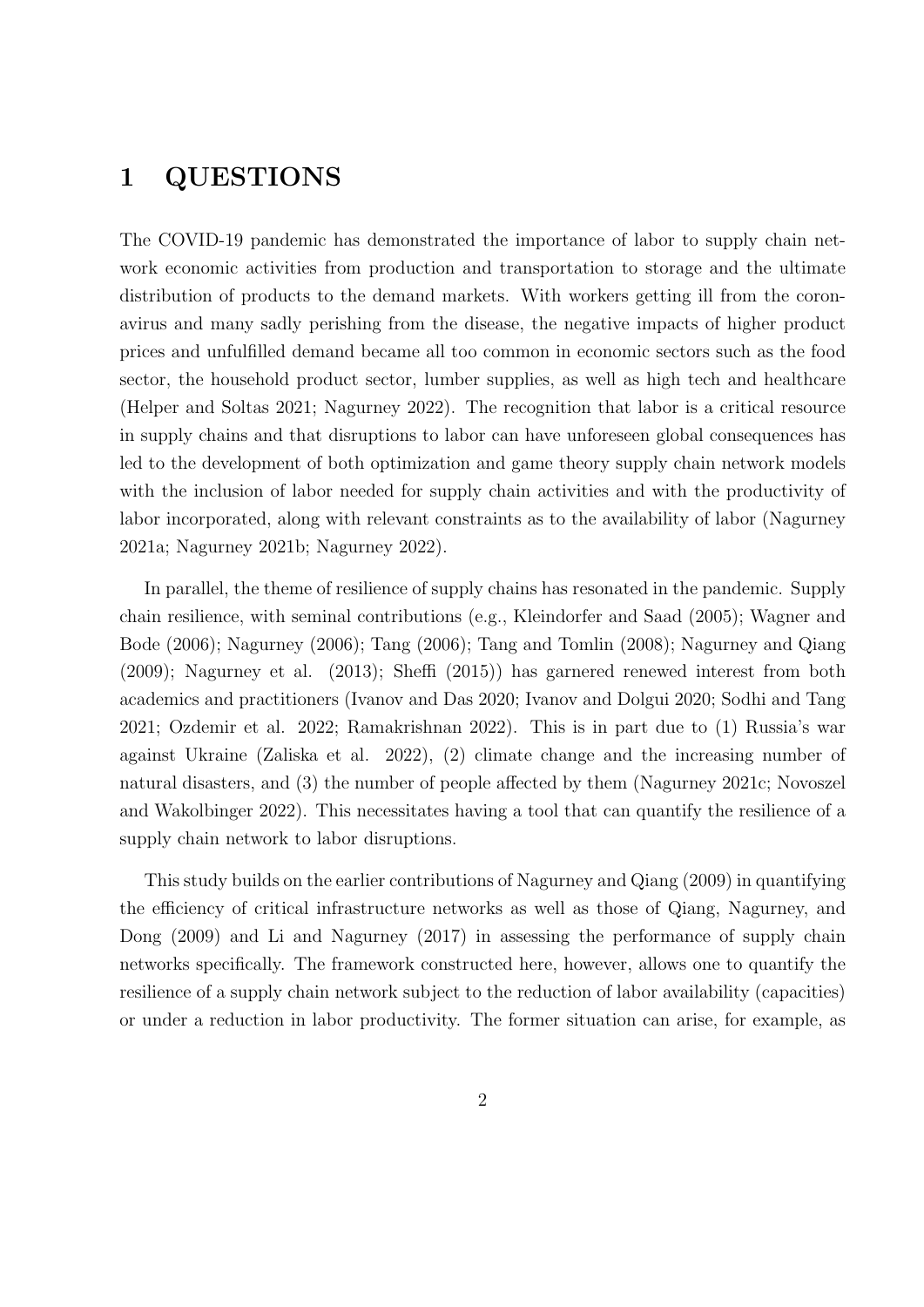a consequence of illness, death, being unable or unwilling to work, labor strikes, or being called to war or other types of service. The latter situation can arise because of the need for social distancing, a decrease in productivity due to long COVID or other illness or stressors, or fatigue. Our framework, in particular, helps answer the following questions:

- Question 1: What is the impact on efficiency and on resilience of allowing workers to perform different tasks in a supply chain network, with the constraint represented by a single bound on labor, as opposed to bounds on labor on each supply chain network link?
- Question 2: Does resilience with respect to labor availability yield similar results to resilience with respect to labor productivity?
- Question 3: What can be the effect of a modification in the supply chain network topology, for example, as in the case of the introduction of electronic commerce, on network efficiency and resilience?

#### 2 METHODS

We consider a supply chain network with the general topology depicted in Figure 1, with the topology being adapted for the specific supply chain under consideration. The topology is represented by the graph  $G = [N, L]$ , where N is the set of nodes and L is the set of links.

The efficiency of a supply chain network,  $\mathcal{E}$ , is formally defined by Equation 1. Here, the demands,  $d^*$ , and the incurred demand market prices, are evaluated at the optimal value of the firm profit, subject to supply chain network flow constraints in existing markets, and with the labor constraints of interest formulated in *Supplemental Information*. A supply chain is evaluated as performing better if, on the average, it can handle higher demands at lower prices.

$$
\mathcal{E} = \mathcal{E}(G, \hat{c}, \rho, \pi, \alpha, \bar{l}) \equiv \sum_{w \in W} \frac{\frac{d_w^*}{\rho_w(d^*)}}{J} \tag{1}
$$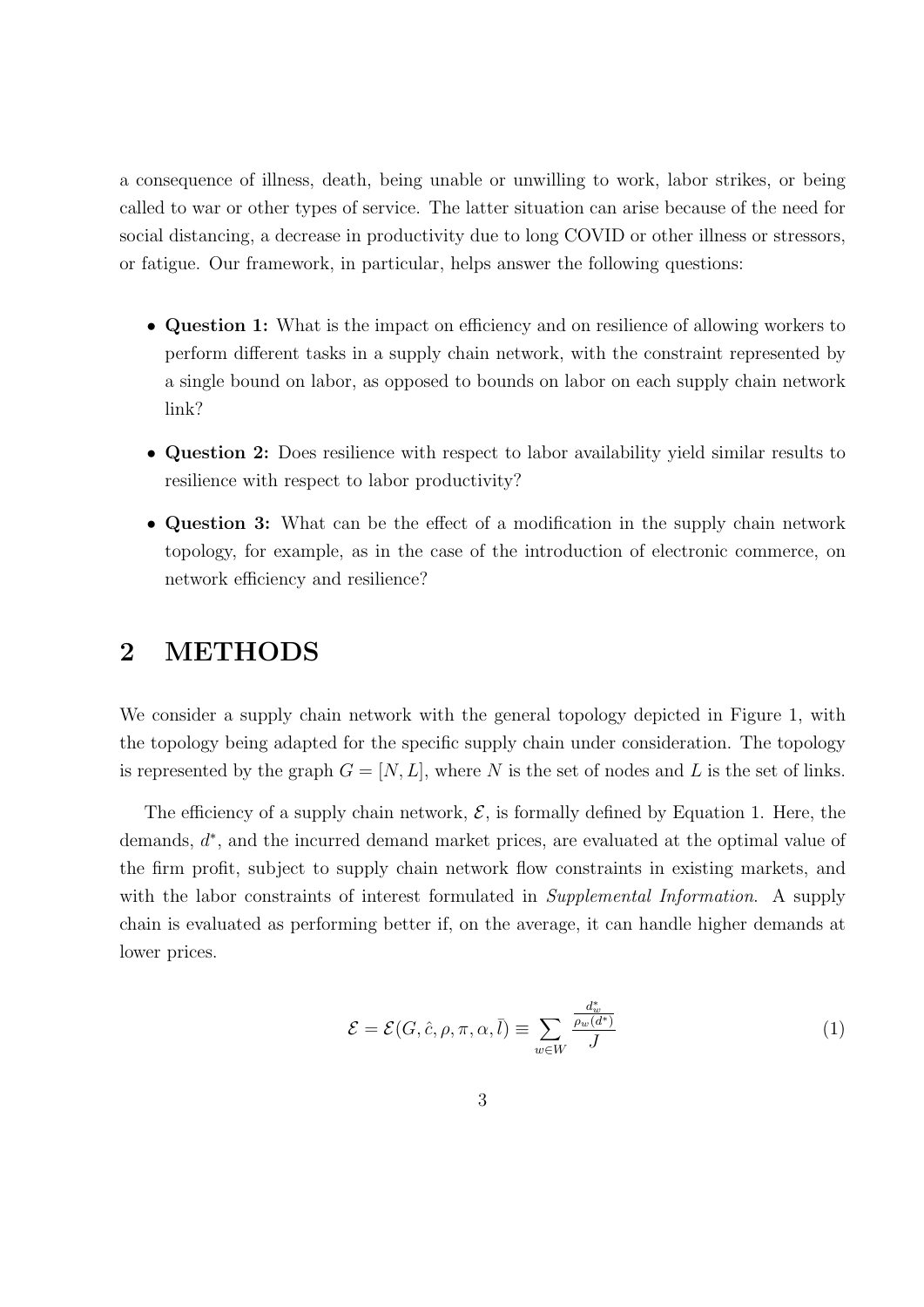|               | Table 1: Nomenclature                                                   |  |  |  |  |  |
|---------------|-------------------------------------------------------------------------|--|--|--|--|--|
| $a$ :         | A typical link                                                          |  |  |  |  |  |
| $p$ :         | A typical path                                                          |  |  |  |  |  |
| w:            | A typical demand market                                                 |  |  |  |  |  |
| $n_M$ :       | Possible production locations                                           |  |  |  |  |  |
| $n_D$ :       | Distribution centers for storage                                        |  |  |  |  |  |
| $J$ :         | Number of demand markets                                                |  |  |  |  |  |
| W:            | Set of demand markets                                                   |  |  |  |  |  |
| $\rho_w$ :    | Price at a demand market w                                              |  |  |  |  |  |
| $\rho$ :      | A vector of prices                                                      |  |  |  |  |  |
| $\hat{c}_a$ : | Total cost on link a                                                    |  |  |  |  |  |
| $\hat{c}$ :   | A vector of total costs                                                 |  |  |  |  |  |
| $\alpha_a$ :  | A positive productivity factor of link a reflecting how much an hour of |  |  |  |  |  |
|               | labor will yield in terms of product flow on that link                  |  |  |  |  |  |
| $\alpha$ :    | A vector of link productivity factors                                   |  |  |  |  |  |
| $\bar{l}$ :   | Bound on labor, which will be a vector if the constraints are on indi-  |  |  |  |  |  |
|               | vidual links (Nagurney, 2021a; Nagurney, 2021b)                         |  |  |  |  |  |
| $\pi_a$ :     | Wage on link $a$                                                        |  |  |  |  |  |
| $\pi$ :       | A vector of wages that are paid for an hour of labor on a link          |  |  |  |  |  |

Using ideas in Nagurney and Qiang (2009) and in Nagurney and Li (2016) for supply chains, the importance of a component  $g$  (e.g., node, link, a combination of nodes and links),  $I(g)$ , is defined by Equation 2.  $I(g)$  represents the efficiency drop when g is removed from the network.

$$
I(g) = \frac{\Delta \mathcal{E}}{\mathcal{E}} = \frac{\mathcal{E}(G, \hat{c}, \rho, \pi, \alpha, \bar{l}) - \mathcal{E}(G - g, \hat{c}, \rho, \pi, \alpha, \bar{l})}{\mathcal{E}(G, \hat{c}, \rho, \pi, \alpha, \bar{l})}
$$
(2)

Following the definition of supply chain network efficiency, we propose two resilience measures with respect to labor availability disruptions  $(\mathcal{R}^{\bar{l}\gamma})$  and labor productivity disruptions  $(\mathcal{R}^{\alpha\gamma})$  formulated by Equation 3 and Equation 4, respectively. Here,  $\bar{l}\gamma$  denotes the reduction of labor availability with  $\gamma \in (0, 1]$ . For example, if  $\gamma = 0.9$  this means that the labor availability associated with the labor constraints is 90% of the original labor availability as in  $\mathcal E$ . The closer the value of our resilience measures to 100%, the greater the resilience.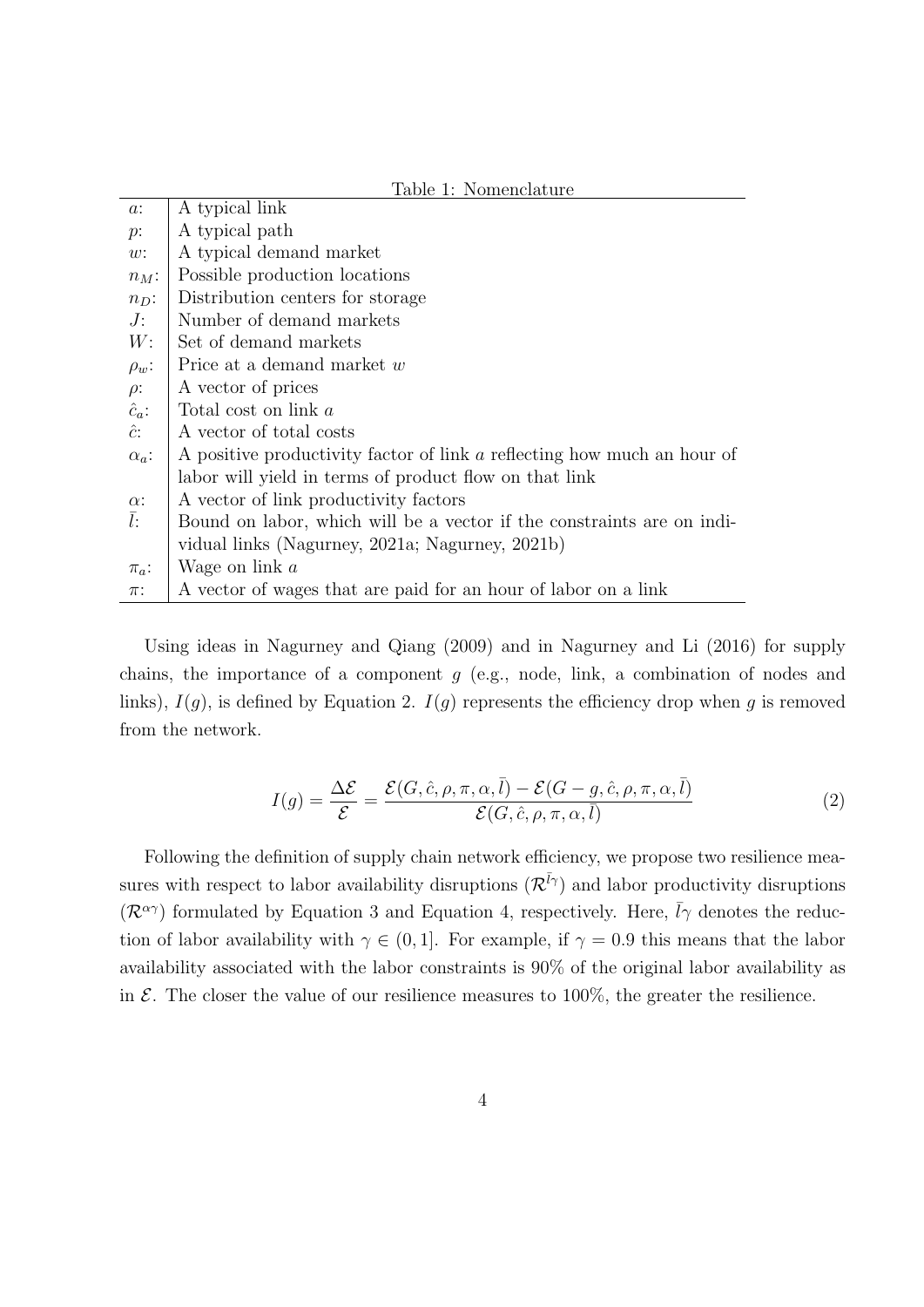

Figure 1: The Supply Chain Network Topology

$$
\mathcal{R}^{\bar{l}\gamma} = \mathcal{R}^{\bar{l}\gamma}(G, \hat{c}, \rho, \pi, \alpha, \bar{l}) = \frac{\mathcal{E}^{\bar{l}\gamma}}{\mathcal{E}} \times 100\%
$$
\n(3)

$$
\mathcal{R}^{\alpha\gamma} = \mathcal{R}^{\alpha\gamma}(G, \hat{c}, \rho, \pi, \alpha, \bar{l}) = \frac{\mathcal{E}^{\alpha\gamma}}{\mathcal{E}} \times 100\%
$$
 (4)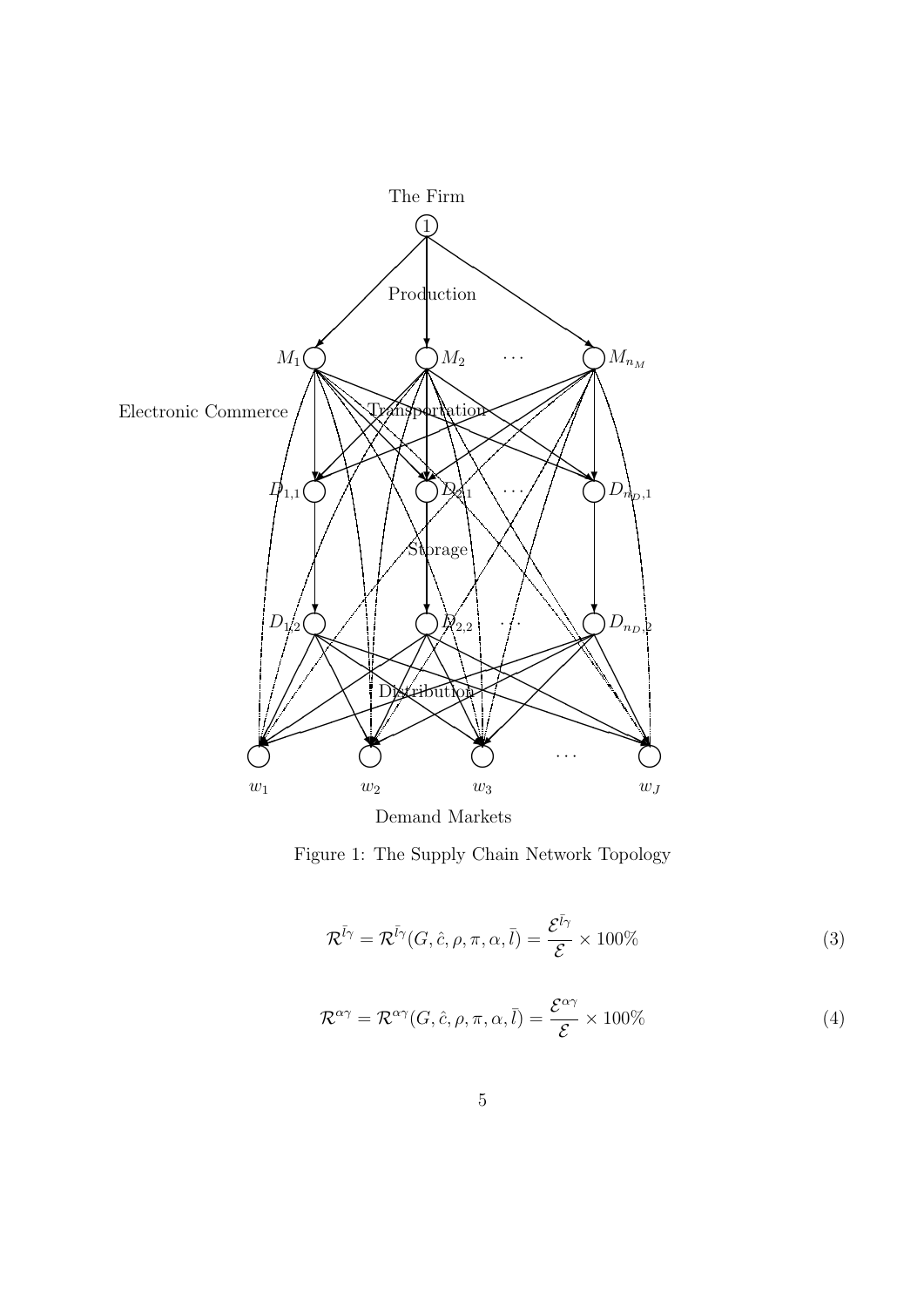We calculate  $\mathcal{E}, \mathcal{E}^{\bar{l}\gamma}, \mathcal{E}^{\alpha\gamma}$  and the resilience measures  $\mathcal{R}^{\bar{l}\gamma}$  and  $\mathcal{R}^{\alpha\gamma}$  when  $\gamma = 0.9, 0.7, 0.5, 0.3, 0.1$ for five examples with supply chain network topology depicted in Figure 2 and Figure 3. Table 2 represents the characteristics of each example.

| Example       | Description                                                                             |  |  |  |  |  |  |
|---------------|-----------------------------------------------------------------------------------------|--|--|--|--|--|--|
| SCN 1         | It has the identical data to that in Example 1 - Baseline in Nagurney (2021a)           |  |  |  |  |  |  |
|               | with the exception that the link labor bounds $l_a = 10,000$ for all links $a \in L$ .  |  |  |  |  |  |  |
| SCN 2         | It has the same data as SCN 1, except that now there is a single bound on               |  |  |  |  |  |  |
|               | labor $\bar{l} = 70,000$ . In other words, labor is free to work on any link, provided  |  |  |  |  |  |  |
|               | that the sum of the labor hours does not exceed $70,000$ . Note that $70,000$ is        |  |  |  |  |  |  |
|               | the sum of the labor bounds on all the links in SCN 1.                                  |  |  |  |  |  |  |
| SCN 3         | It has the identical data to that of SCN 1 except that now electronic commerce          |  |  |  |  |  |  |
|               | links h and i are added. The additional data for SCN 3 associated with the              |  |  |  |  |  |  |
|               | electronic commerce links are                                                           |  |  |  |  |  |  |
|               |                                                                                         |  |  |  |  |  |  |
|               | $\hat{c}_h(f) = f_h^2, \quad \hat{c}_i(f) = f_i^2,$                                     |  |  |  |  |  |  |
|               | $\pi_h = 10.00, \quad \pi_i = 10.00, \quad \alpha_h = 1.00, \quad \alpha_i = 1.00,$     |  |  |  |  |  |  |
|               | $\overline{l}_h = 10,000.00, \quad \overline{l}_i = 10,000.00.$                         |  |  |  |  |  |  |
|               |                                                                                         |  |  |  |  |  |  |
| $SCN\sqrt{4}$ | It has the same topology and data as SCN 3 except that the labor availability           |  |  |  |  |  |  |
|               | constraint is for the entire supply chain with $\bar{l} = 90,000$ . The value of 90,000 |  |  |  |  |  |  |
|               | is chosen since there are 9 links in SCN 3, with each link having a bound of            |  |  |  |  |  |  |
|               | $10,000$ and, hence, there would be a total labor availability of $90,000$ under        |  |  |  |  |  |  |
|               | the assumption that laborers would be free and interested in doing whichever            |  |  |  |  |  |  |
|               | tasks that are needed in the supply chain network with the productivity factors         |  |  |  |  |  |  |
|               | being as in SCN 3.                                                                      |  |  |  |  |  |  |
| SCN 5         | It has the same data as SCN 4, but now the labor hours available are no                 |  |  |  |  |  |  |
|               | longer 90,000, rather there are only 70,000 hours available. Hence, the results         |  |  |  |  |  |  |
|               | for SCN 5 allow us to make a comparison with SCN 2 in terms of the impact of            |  |  |  |  |  |  |
|               | adding electronic commerce and having the same total amount of labor in the             |  |  |  |  |  |  |
|               | supply chain network available as before but having additional supply chain             |  |  |  |  |  |  |
|               | activities of electronic commerce.                                                      |  |  |  |  |  |  |

Table 2: Description of Supply Chain Network (SCN) examples used for the analysis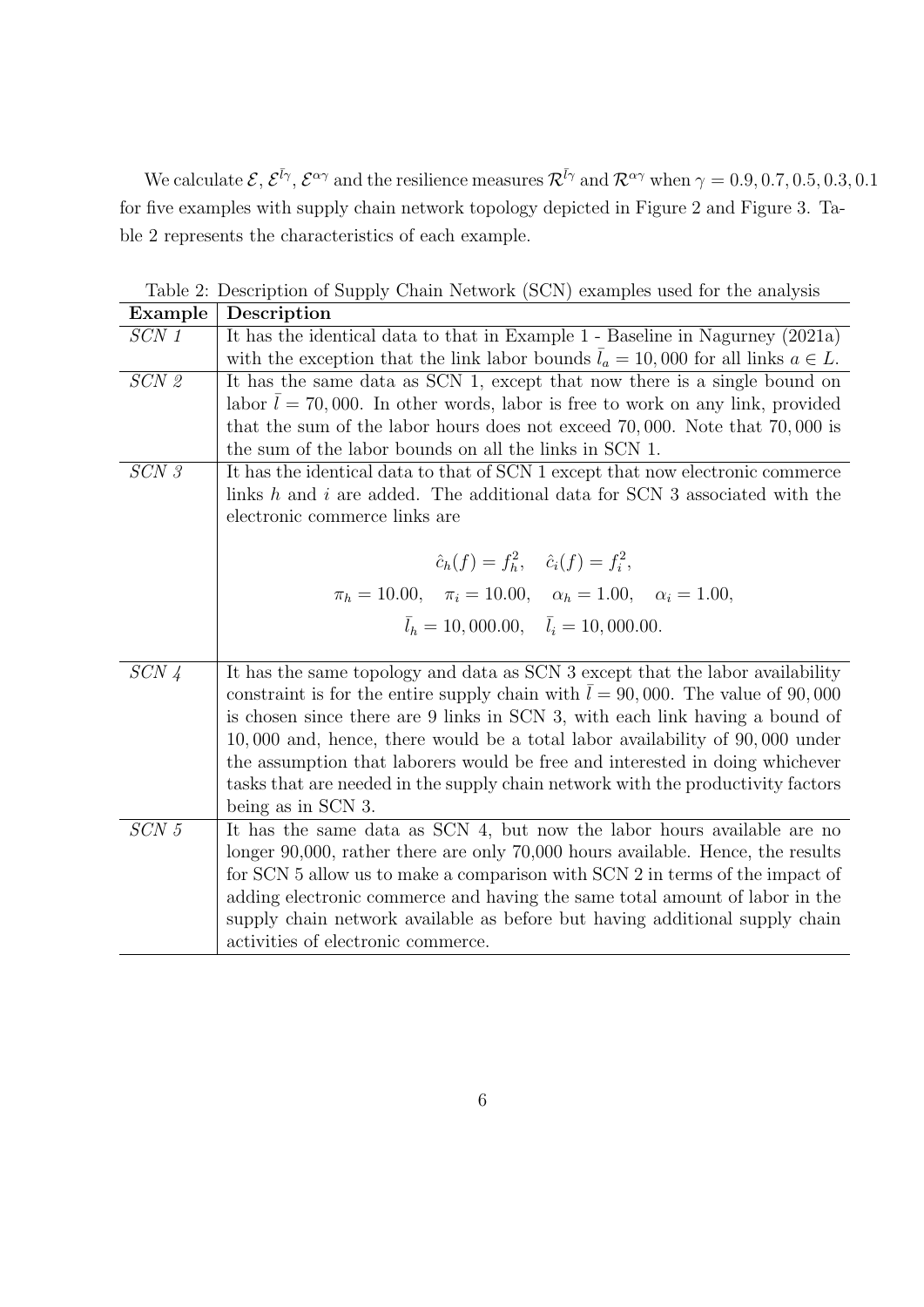

Figure 2: Supply Chain Network Topology for SCN 1 and SCN 2



Figure 3: Supply Chain Network Topology for SCN 3, SCN 4, and SCN 5

# 3 FINDINGS

Table 3 depicts the efficiency and resilience measures for the five supply chain network examples. Our findings, which correspond with three questions alluded to in Section 1 are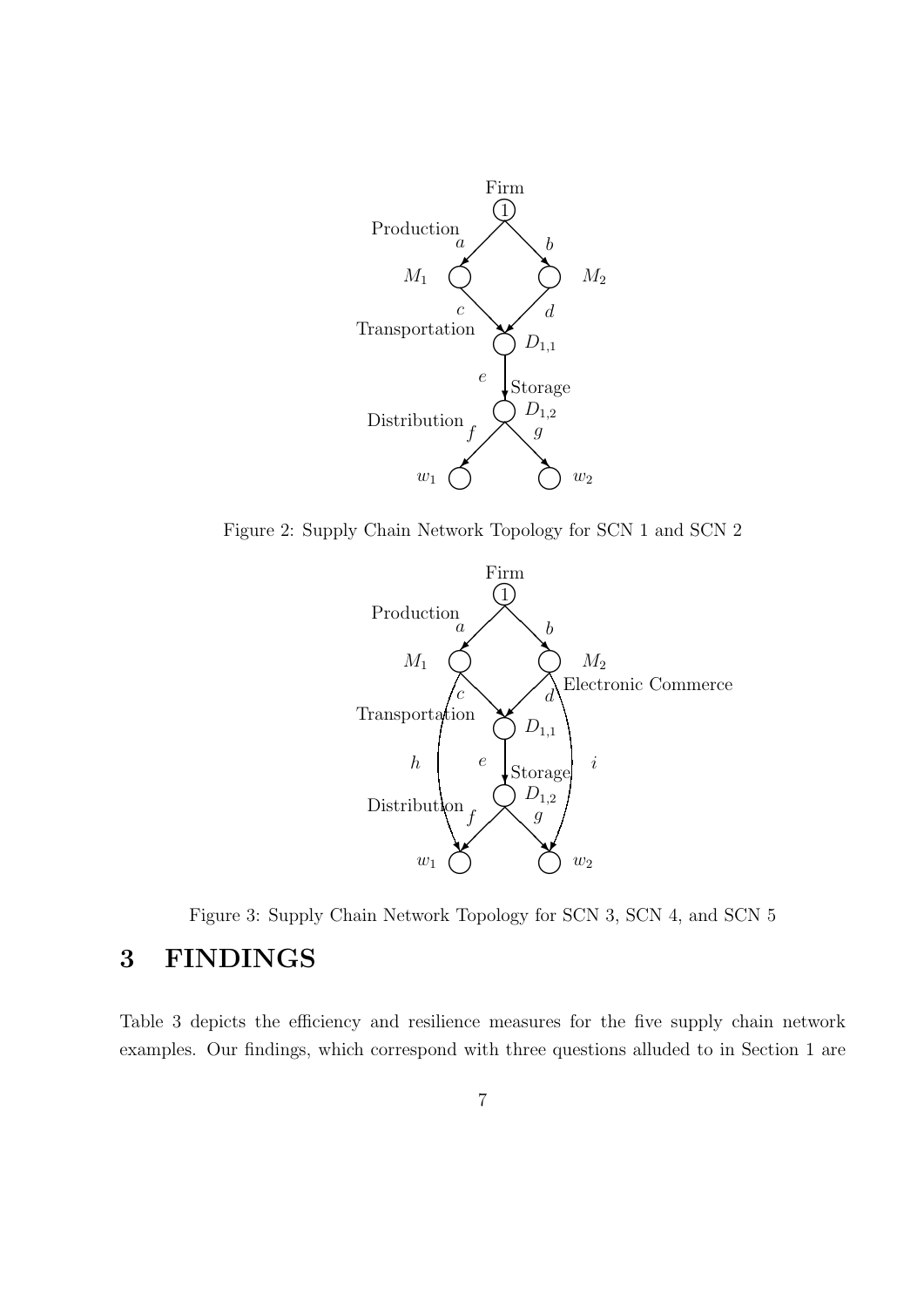encapsulated in the following:

| <b>Efficiency and Resilience</b>      | SCN 1  | SCN <sub>2</sub> | SCN 3  | SCN 4  | SCN 5  |
|---------------------------------------|--------|------------------|--------|--------|--------|
| $\mathcal E$                          | 0.0667 | 0.0909           | 0.1424 | 0.1538 | 0.1538 |
| $\overline{\mathcal{E}^{l0.9}}$       | 0.0658 | 0.0909           | 0.1263 | 0.1538 | 0.1538 |
| $\overline{\mathcal{E}^{l0.7}}$       | 0.0505 | 0.0909           | 0.0956 | 0.1538 | 0.1538 |
| $\overline{\mathcal{E}^{l0.5}}$       | 0.0357 | 0.0909           | 0.0665 | 0.1538 | 0.1538 |
| $\mathcal{E}^{\bar l 0.3}$            | 0.0212 | 0.0909           | 0.0388 | 0.1538 | 0.1538 |
| $\overline{\mathcal{E}^{l0.1}}$       | 0.0071 | 0.0909           | 0.0126 | 0.1538 | 0.1538 |
| $\overline{\mathcal{E}^{\alpha 0.9}}$ | 0.0658 | 0.0909           | 0.1263 | 0.1538 | 0.1538 |
| $\overline{\mathcal{E}^{\alpha 0.7}}$ | 0.0505 | 0.0909           | 0.0956 | 0.1538 | 0.1538 |
| $\overline{\mathcal{E}^{\alpha 0.5}}$ | 0.0355 | 0.0909           | 0.0665 | 0.1538 | 0.1391 |
| $\overline{\mathcal{E}^{\alpha 0.3}}$ | 0.0210 | 0.0909           | 0.0388 | 0.1092 | 0.0877 |
| $\overline{\mathcal{E}^{\alpha 0.1}}$ | 0.0069 | 0.0362           | 0.0126 | 0.0470 | 0.0362 |
| $\overline{\mathcal{R}^{l0.9}}$       | 0.9872 | 1.0000           | 0.8872 | 1.0000 | 1.0000 |
| $\overline{\mathcal{R}^{l0.7}}$       | 0.7571 | 1.0000           | 0.6712 | 1.0000 | 1.0000 |
| $\overline{\mathcal{R}^{l0.5}}$       | 0.5351 | 1.0000           | 0.4467 | 1.0000 | 1.0000 |
| $\overline{\mathcal{R}^{l0.3}}$       | 0.3178 | 1.0000           | 0.2727 | 1.0000 | 1.0000 |
| $\overline{\mathcal{R}^{l0.1}}$       | 0.1064 | 1.0000           | 0.0886 | 1.0000 | 1.0000 |
| $\overline{\mathcal{R}^{\alpha 0.9}}$ | 0.9870 | 1.0000           | 0.8872 | 1.0000 | 1.0000 |
| $\overline{\mathcal{R}^{\alpha 0.7}}$ | 0.7566 | 1.0000           | 0.6712 | 1.0000 | 1.0000 |
| $\overline{\mathcal{R}^{\alpha 0.5}}$ | 0.5327 | 1.0000           | 0.4467 | 1.0000 | 0.9044 |
| $\overline{\mathcal{R}^{\alpha 0.3}}$ | 0.3149 | 1.0000           | 0.2727 | 0.7098 | 0.5704 |
| $\overline{\mathcal{R}^{\alpha 0.1}}$ | 0.1035 | 0.3977           | 0.0886 | 0.3054 | 0.2350 |

Table 3: Efficiency and Resilience Measures for SCN 1, SCN 2, SCN 3, SCN 4, and SCN 5

- First, comparing the results of SCN 1 with SCN 2 and SCN 3 with SCN 4, it is found that having labor be free to move across the supply chain network results in (1) a higher efficiency of the supply chain with the same total number of labor hours available and (2) a higher resilience with respect to both resilience measures and at different values of  $\gamma$ .
- Second, the value of  $\mathcal{R}^{\bar{l}\gamma}$  is very similar to the corresponding  $\mathcal{R}^{\alpha\gamma}$  for the same value of  $\gamma$  for each supply chain network example. They are, indeed, identical in many cases, until the value of  $\gamma$  becomes 0.5 or lower. In this condition, the supply chain network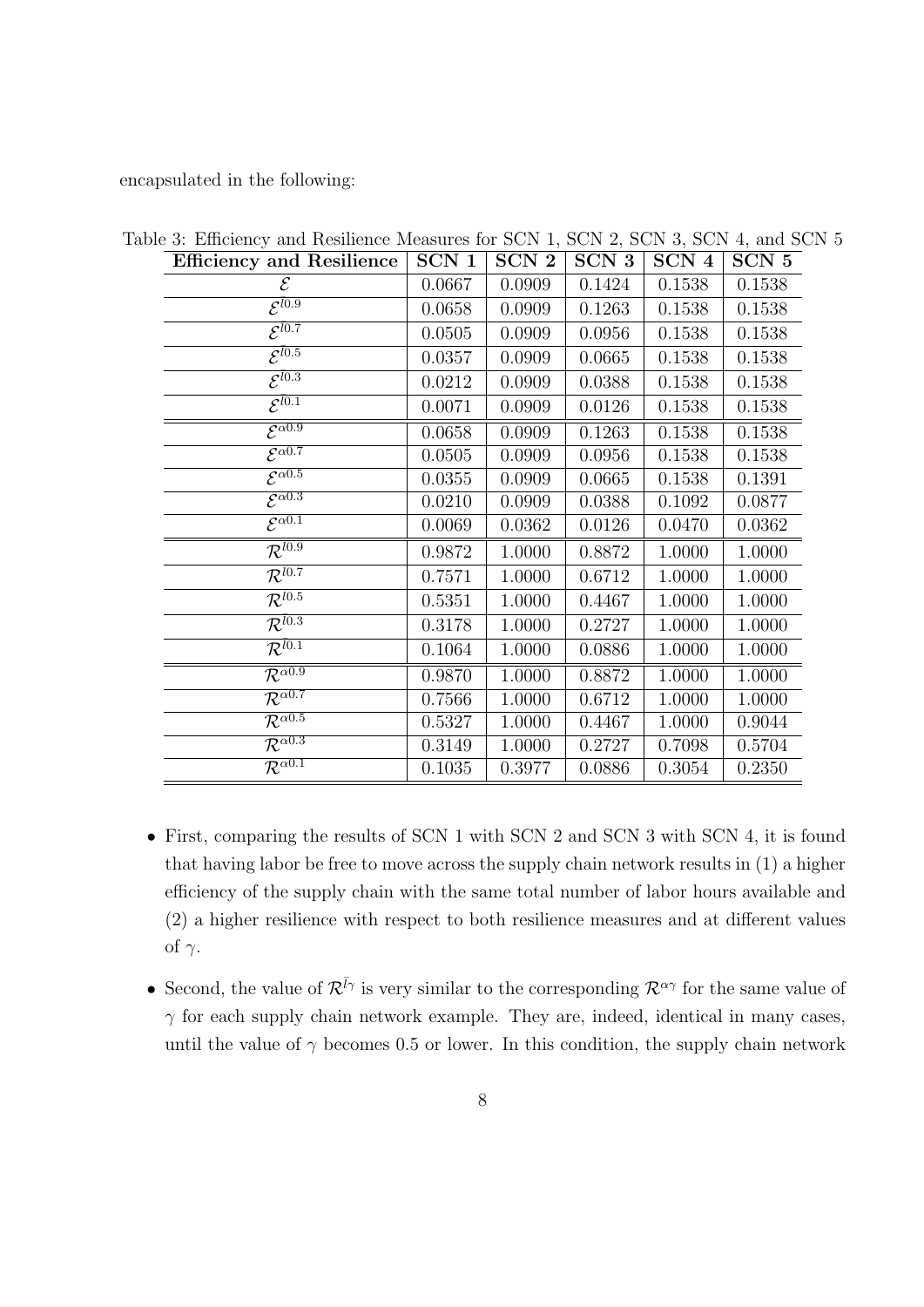resilience with respect to labor availability exceeds the resilience with respect to labor productivity as shown in SCN 1, SCN 2, SCN 4, and SCN 5. This suggests that the firms should take care of their workers since a reduction in labor productivity can impact the supply chain network efficiency and the corresponding resilience.

• Third, comparing the results of SCN 5 with SCN 2, it is clear that the efficiency of the supply chain network with electronic commerce options (SCN 5) is consistently higher than that for the supply chain network without electronic commerce (SCN 2) at the same value of labor availability and disruption and at the same level of disruption to labor productivity on the links with the exception of the respective values of  $\mathcal{E}^{\alpha 0.3}$ (and those respective values are equivalent to two decimal points). In addition, both these supply chain networks, under the specific data, retain their efficiency under even restrictive disruptions to labor availability. However, that is not the case when there are disruptions to labor productivity. Interestingly, as can be seen from the values of  $\mathcal{R}^{\alpha\gamma}$ , SCN 2 that without electronic commerce is more resilient than SCN 5 for  $\gamma = 0.5, 0.3, 0.1$ . This can be explained by noting that the available labor hour amount is divided among fewer supply chain network economic activities in the case of SCN 2. Again, we see, from the investigation of results for SCN 5 versus those for SCN 2, that labor productivity on the links, when disrupted, can have an even bigger impact on resilience than a disruption to labor availability.

## 4 Acknowledgments

This paper is dedicated to essential workers, who, in the pandemic, helped humanity, and to freedom-loving Ukrainians now fighting for peace in their sovereign nation against the Russian aggressors.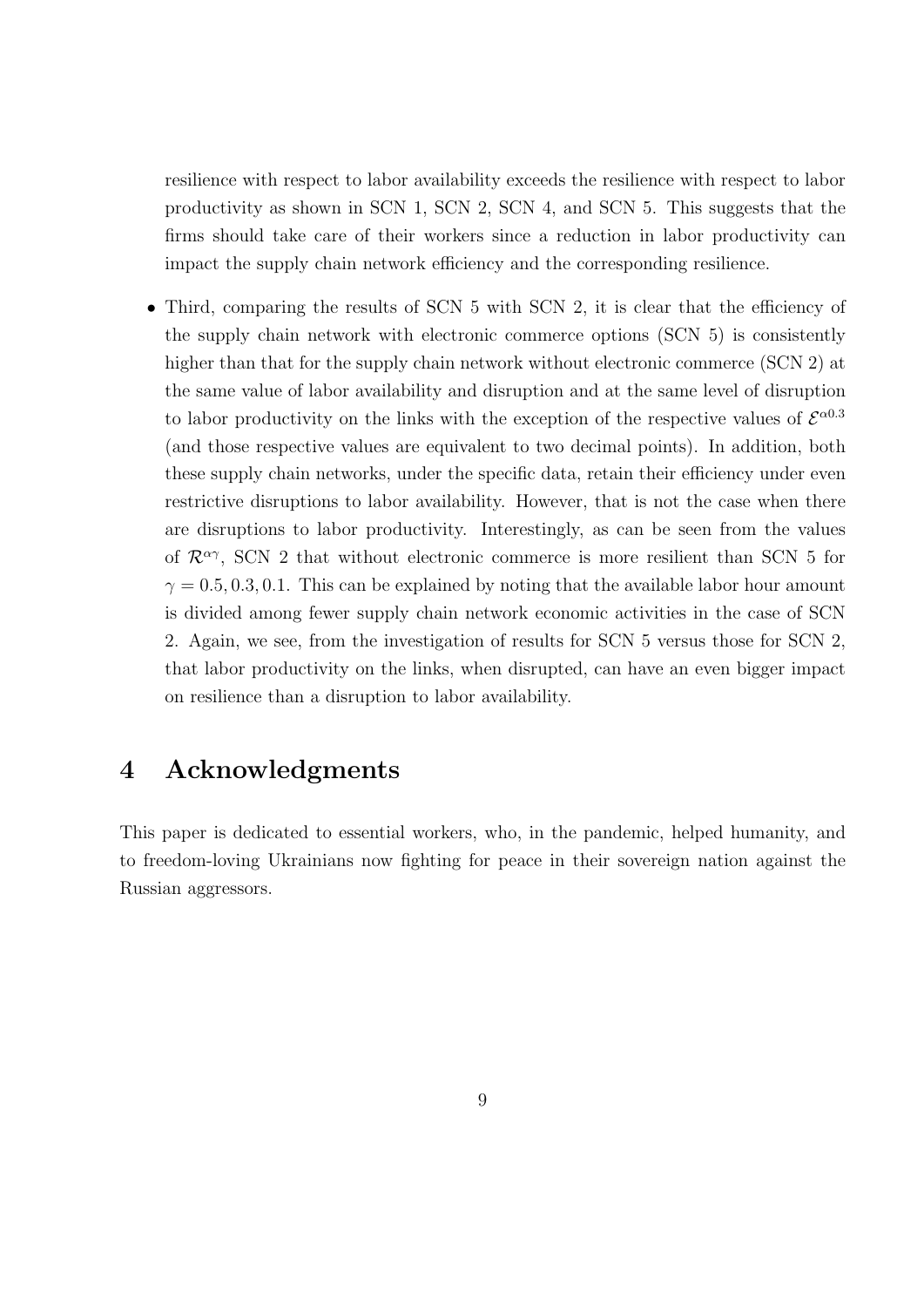### 5 References

Helper, Susan, and Evan Soltas. 2021. "Why the Pandemic Has Disrupted Supply Chains." The White House, Washington DC, Available at: https://www.whitehouse.gov/cea/writtenmaterials/ 2021/06/17/why-the-pandemic-has-disrupted-supply-chains/

Ivanov, Dmitry, and Ajay Das. 2021. "Coronavirus (COVID-19/SARS-CoV-2) and Supply Chain Resilience: A Research Note." International Journal of Integrated Supply Management 13(1): 90-102. https://www.inderscienceonline.com/doi/10.1504/IJISM.2020.107780

Ivanov, Dmitry, and Alexandre Dolgui. 2020a. "Viability of Intertwined Supply Networks: Extending the Supply Chain Resilience Angles Towards Survivability. A Position Paper Motivated by COVID-19 Outbreak." International Journal of Production Research 58(10): 2904-2915. https://doi.org/10.1080/00207543.2020.1750727

Kleindorfer, Paul R., and Germaine H. Saad. 2005. "Managing Disruption Risks in Supply Chains." Production and Operations Management 14, 53-68. https://doi.org/10.1111/j.1937-5956.2005.tb00009.x

Li, Dong, and Anna Nagurney. 2017. "Supply Chain Performance Assessment and Supplier and Component Importance Identification in a General Competitive Multitiered Supply Chain Network Model." Journal of Global Optimization 67(1): 223-250. https://doi.org/10.1007/s10898-015-0371-7

Nagurney, Anna. 2006. "Supply Chain Network Economics: Dynamics of Prices, Flows, and Profits." Edward Elgar Publishing, Cheltenham, United Kingdom. https://doi.org/10.4337/9781781008553

Nagurney, Anna. 2021a. "Optimization of Supply Chain Networks with Inclusion of Labor: Applications to COVID-19 Pandemic Disruptions." International Journal of Production Economics 235: 108080. https://doi.org/10.1016/j.ijpe.2021.108080

Nagurney, Anna. 2021b. "Supply Chain Game Theory Network Modeling Under Labor Constraints: Applications to the Covid-19 Pandemic." European Journal of Operational Research 3(16): 880-891. https://doi.org/10.1016/j.ejor.2020.12.054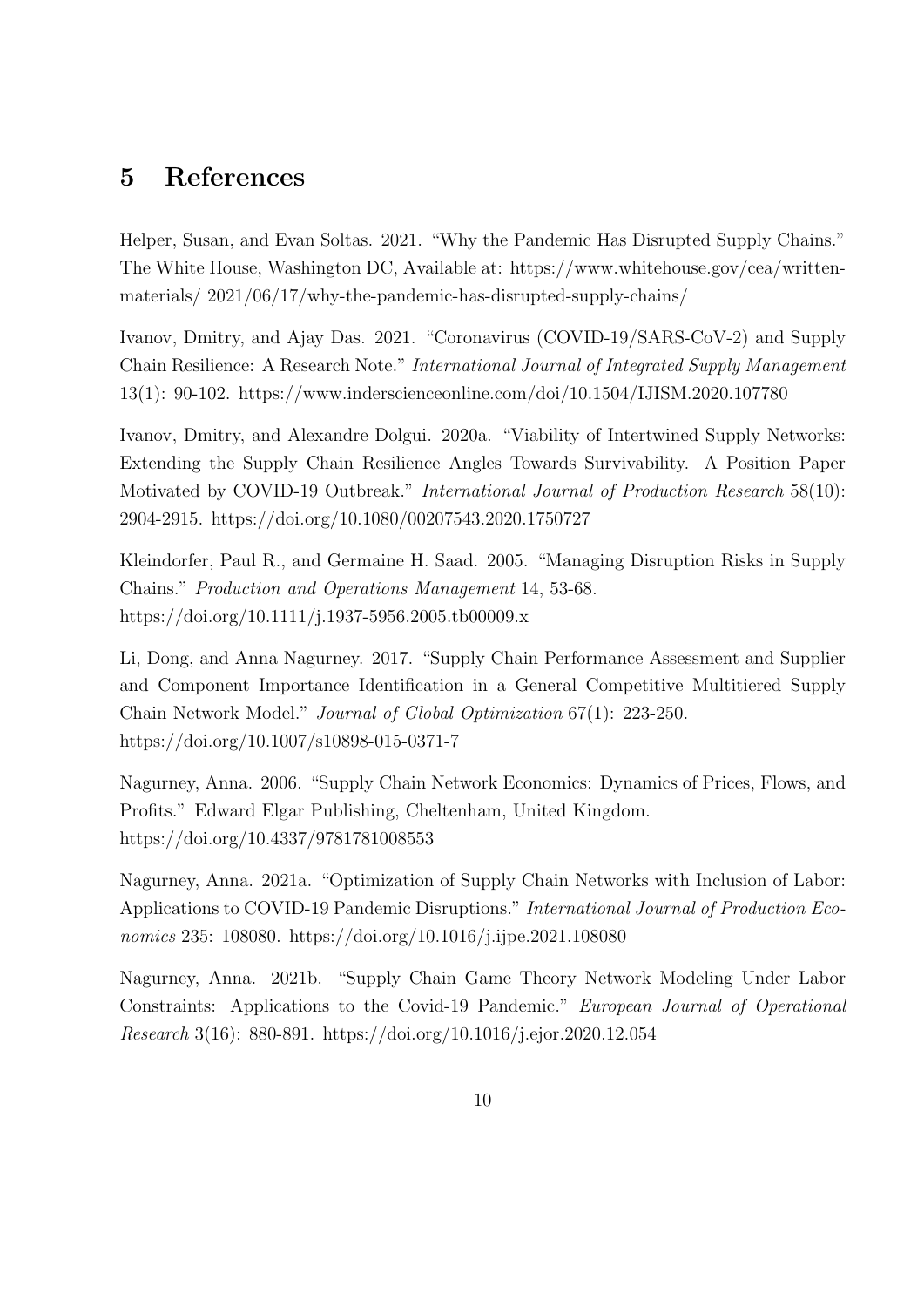Nagurney, Anna. 2021c. "A Multiperiod Supply Chain Network Optimization Model with Investments in Labor Productivity Enhancements in an Era of COVID-19 and Climate Change." Operations Research Forum 2: 68. https://doi.org/10.1007/s43069-021-00112-w

Nagurney, Anna. 2022. "Supply Chain Networks, Wages, and Labor Productivity: Insights from Lagrange Analysis and Computations." Journal of Global Optimization, in press. https://doi.org/10.1007/s10898-021-01122-y

Nagurney, Anna, and Qiang Qiang. 2009. "Fragile Networks: Identifying Vulnerabilities and Synergies in an Uncertain World." John Wiley & Sons, Hoboken, New Jersey. https://doi.org/10.1002/9780470501139.biblio

Nagurney, Anna, Min Yu, Amir H. Masoumi, and Ladimer S. Nagurney. 2013. "Networks Against Time: Supply Chain Analytics for Perishable Products." Springer, New York. DOI https://doi.org/10.1007/978-1-4614-6277-4

Novoszel, Lydia, and Tina Wakolbinger. 2022. "Meta-analysis of Supply Chain Disruption Research." Operations Research Forum 3(1): 1-25. https://doi.org/10.1007/s43069- 021-00118-4

Ozdemir, Dilek, Mahak Sharma, Amandee Dhird, and Tugrul Daim. 2022. "Supply Chain Resilience During the COVID-19 Pandemic." Technology and Society 68: 101847. https://doi.org/10.1016/j.techsoc.2021.101847

Qiang, Qiang, Anna Nagurney, and June Dong. 2009. "Modeling of Supply Chain Risk Under Disruptions with Performance Measurement and Robustness Analysis." In: "Managing Supply Chain Risk and Vulnerability: Tools and Methods for Supply Chain Decision Makers." Teresa Wu and Jennifer Blackhurst, Editors, Springer, Berlin, Germany, pp 91-111. DOI: 10.1007/978-1-84882-634-2 6

Ramakrishnan, Yanamandra, Editor. 2022. "Handbook of Research on Supply Chain Resiliency, Efficiency, and Visibility in the Post-Pandemic Era." IGI Global, Hershey, Pennsylvania. DOI: 10.4018/978-1-7998-9506-0

Sheffi, Yossi. 2015. "The Power of Resilience: How the Best Companies Manage the Unexpected." MIT Press, Cambridge, Massachusetts. DOI:10.7551/mitpress/9780262029797.001.0001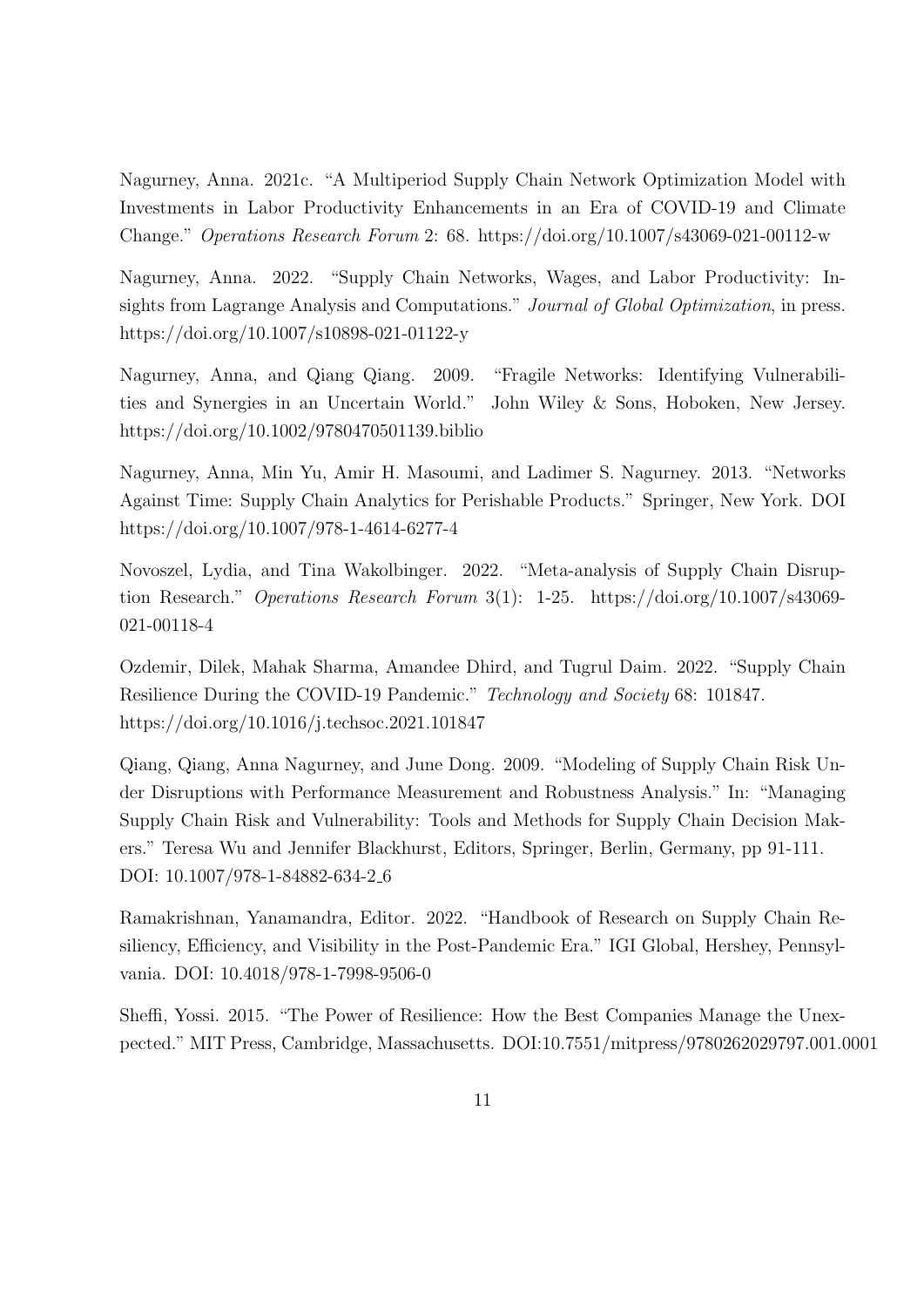Sodhi, ManMohan S., and Christopher S. Tang. 2021. "Supply Chain Management for Extreme Conditions: Research Opportunities." Journal of Supply Chain Management 57(1): 716. https://doi.org/10.1111/jscm.12255

Tang, Christopher S. 2006. "Robust Strategies for Mitigating Supply Chain Disruptions." International Journal of Logistics: Research and Applications 9(1): 33-45. https://doi.org/10.1080/13675560500405584

Tang, Christopher, and Brian Tomlin. 2008. "The Power of Flexibility for Mitigating Supply Chain Risks." International Journal of Production Economics 116(1): 12-27. https://doi.org/10.1016/j.ijpe.2008.07.008

Wagner, Stephan M., and Christoph Bode. 2006. "An Empirical Investigation Into Supply Chain Vulnerability." Journal of Purchasing and Supply Management 12(6): 301-312. DOI: 10.1016/j.pursup.2007.01.004

Zaliska, Olha, Oleksandra Oleshchuk, Rebecca Forman, and Elias Mossialos. 2022. "Health Impacts of the Russian Invasion in Ukraine: Need for Global Health Action." The Lancet 299(10334): P1450-1452.https://doi.org/10.1016/S0140-6736(22)00615-8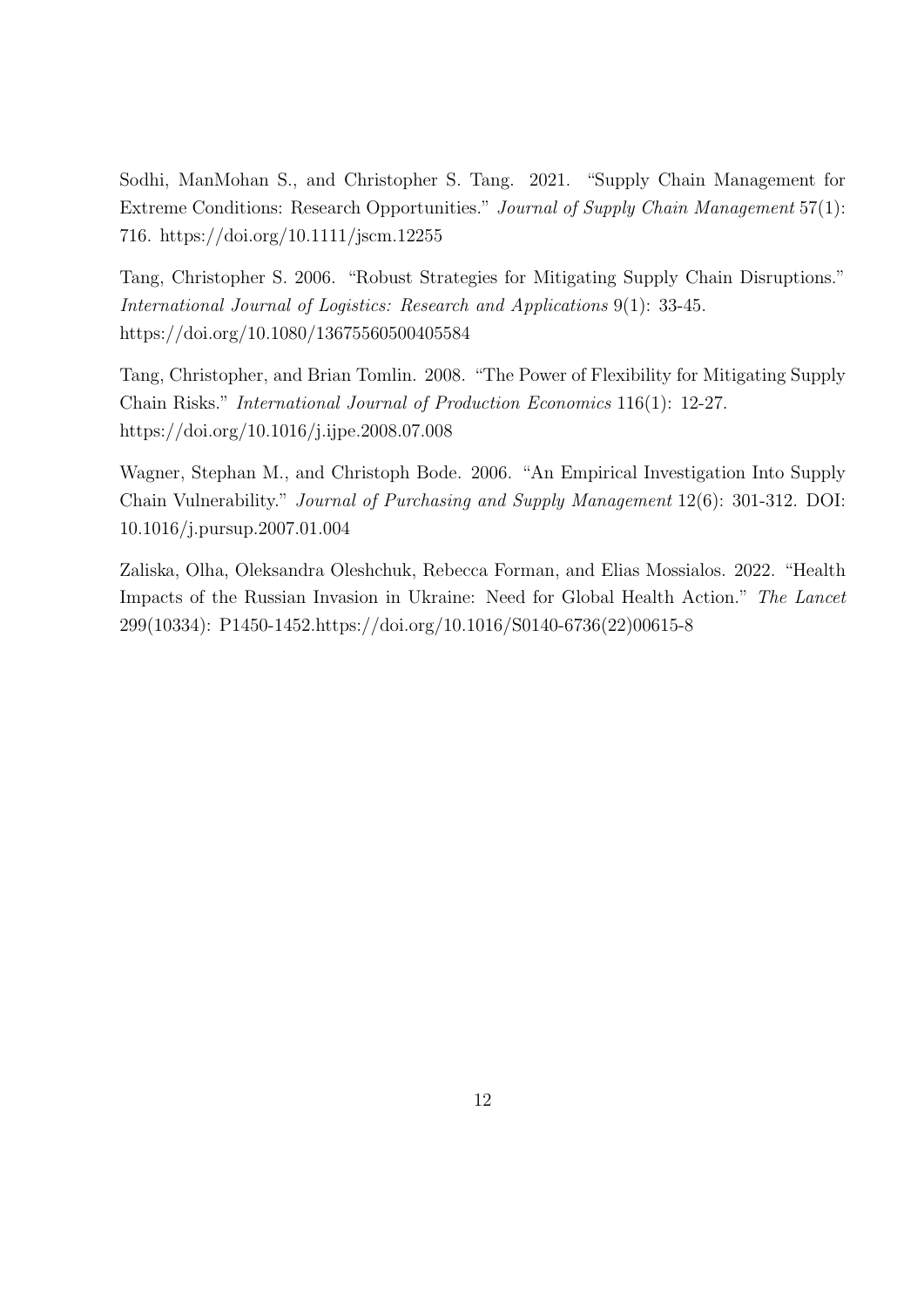# 1 SUPPLEMENTAL INFORMATION

The firm seeks to maximize its profits given the following objective function, where d is the vector of product demands and  $f$  is the vector of product link flows, subject to the conservation of flow equations relating the path flows to the demands; the link flows to the path flows, and the non-negativity constraints on the path flows, along with the link labor and link flow expressions and the appropriate constraints under consideration on labor. The conservation of flow equations and the equation relating labor hours to product flow on a link are as follows.

Maximize 
$$
\sum_{w \in W} \rho_w(d) d_w - \sum_{a \in L} \hat{c}_a(f) - \sum_{a \in L} \pi_a l_a,
$$
 (1)

The demand at a demand market is equal to the sum of the product flows of the firm to the demand market:

$$
\sum_{p \in P_w} x_p = d_w, \quad \forall w \in W,\tag{2}
$$

where  $x_p$  is the path flow on path p,  $d_w$  is the demand at w, and  $P_w$  is the set of paths from node 1 in Figure 1 to  $w$ .

The product flow on a link,  $f_a$ , is equal to the sum of flows on paths that contain that link:

$$
f_a = \sum_{p \in P} x_p \delta_{ap}, \quad \forall a \in L,
$$
\n(3)

where  $\delta_{ap} = 1$ , if link a is contained in path p, and is 0, otherwise.

The path flows must all be nonnegative:

$$
x_p \ge 0, \quad \forall p \in P,\tag{4}
$$

where  $P$  is the set of all paths from node 1 in Figure 1 to the demand markets.

The following equation relating labor hours on a link  $a, l_a$ , with the product volume on a link must hold for each link:

$$
f_a = \alpha_a l_a, \quad \forall a \in L. \tag{5}
$$